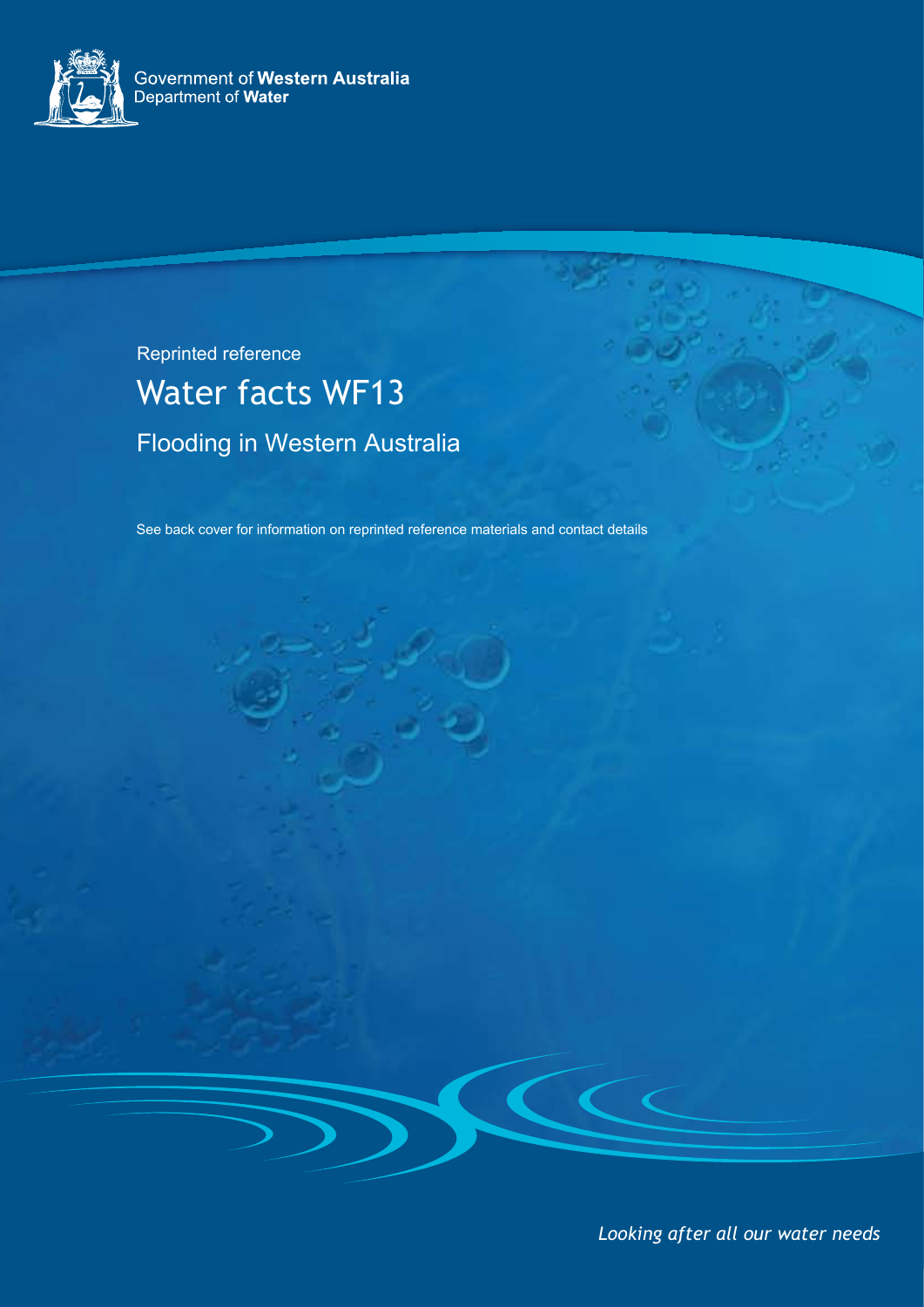

# Flooding in Western Australia

Since the mid-1960s Western Australia has been experiencing below average annual rainfall and has had relatively little major flooding especially in the more populated areas of the south-west.

## Floods

Flooding along a river or stream occurs when sufficiently heavy or prolonged rainfall produces runoff which overflows the banks of the watercourse. Low-lying land adjacent to coastlines and estuaries may be flooded as a result of extremely high tides or storm surges accompanying severe storms.

Flood problems arise because settlement has taken place in floodprone areas along rivers and coastlines. Historically, these areas were favoured as they provided sources of fresh water, food, means of transportation and waste disposal.

Floodplains continue to be under pressure from more intensive uses despite the significant flood risk. This pressure is increasing as desirable underdeveloped land becomes scarce, especially in the urban areas. Severe floods do not happen often, so the extent of flooding and its consequences, including the loss of life and damage to property, are usually forgotten with time.

#### **Floodplain**

The portion of a river valley next to the river channel which is covered with water when the river overflows its banks during major river flows. The term also applies to land adjacent to estuaries which is subject to inundation during flooding.

The last flood of moderate magnitude in the Swan/Avon River occurred in 1983 and was a 10 year average recurrence interval (ARI) event. 100 year ARI floods and greater have occurred in the State and include the towns

of Pinjarra (1862), Perth (1872), Bunbury (1964), Nannup (1982), Tambellup (1982) and Moora (1999).

#### **Average recurrence interval (ARI)**

A statistical estimate of the average period in years between the occurrence of a flood of a given size or larger (e.g. floods with a discharge as big as or larger than the 100 year ARI flood event will occur on average once every 100 years). The ARI of a flood event gives no indication of when a flood of that size will occur again.



# Flood damage

The average annual flood damage cost for Australia is \$350 million of which Western Australia's share is \$17 million. Western Australia's average annual flood damage cost is modest compared to the other states as the average annual damage cost for both New South Wales and Queensland is over \$270 million a year. Our low figure reflects a smaller population and a more benign flooding regime.



*Flooding at Robinson Street in Carnarvon in 1951 prior to levees being built.*

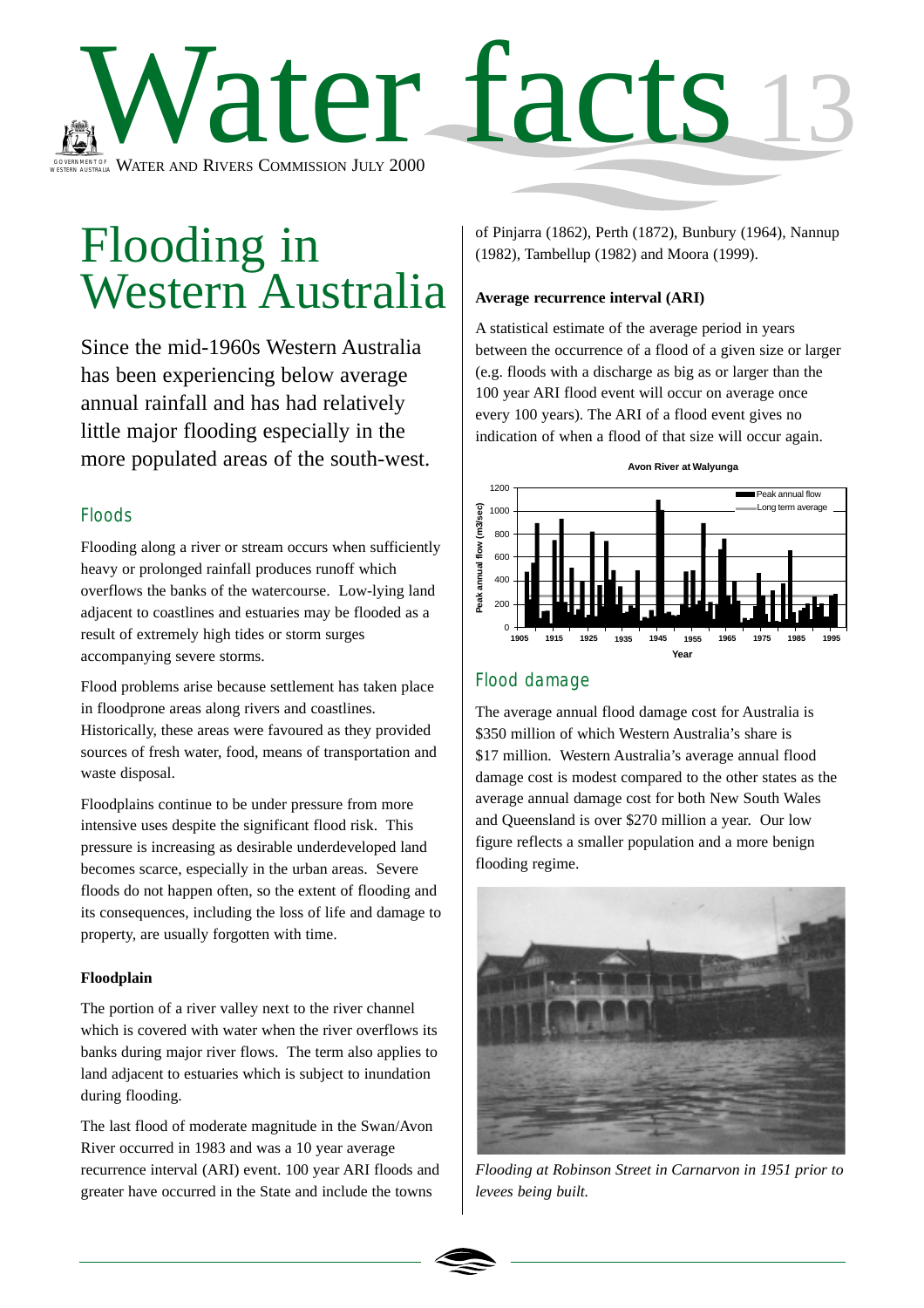## Historical river flooding

The following table indicates the years of major river flooding throughout the State and their estimated annual recurrence interval. For example, a 120 year ARI flood is much larger than a 15 year ARI flood, but will occur less frequently. The table is not considered to be complete.

Flooding is more likely to occur in certain seasons of the year. Floods in the north-west of the State are more likely to occur in the summer cyclone season while floods in the south-west are more likely to occur in winter. The impacts of land clearing, urbanisation, high groundwater levels and saturated soil can lead to increased levels of flooding.



*PINJARRA - St John's Church during 1945 Murray River flooding. (Photo courtesy of Mr Ronald Richards)*

| <b>SWAN RIVER</b> |              | <b>MURRAY RIVER</b> |              | <b>COLLIE RIVER</b> |             | <b>PRESTON RIVER</b> |              |
|-------------------|--------------|---------------------|--------------|---------------------|-------------|----------------------|--------------|
| <b>Perth</b>      |              | Pinjarra            |              | <b>Collie</b>       |             | <b>Bunbury</b>       |              |
| 1862              | 60 year ARI  | 1862                | 120 year ARI | 1945                | 10 year ARI | 1964                 | 150 year ARI |
| 1872              | 100 year ARI | 1945                | 30 year ARI  | 1963                | 10 year ARI | 1974                 | 10 year ARI  |
| 1910              | 25 year ARI  | 1964                | 15 year ARI  | 1964                | 40 year ARI |                      |              |
| 1915              | 15 year ARI  | 1982                | 7 year ARI   | 1974                | 10 year ARI |                      |              |
| 1917              | 25 year ARI  | 1996                | 7 year ARI   | 1982                | 25 year ARI |                      |              |
| 1926              | 20 year ARI  |                     |              |                     |             |                      |              |
| 1930              | 15 year ARI  |                     |              |                     |             |                      |              |
| 1945              | 40 year ARI  |                     |              |                     |             |                      |              |
| 1946              | 30 year ARI  |                     |              |                     |             |                      |              |
| 1958              | 25 year ARI  |                     |              |                     |             |                      |              |
| 1963              | 15 year ARI  |                     |              |                     |             |                      |              |
| 1964              | 20 year ARI  |                     |              |                     |             |                      |              |
| 1983              | 10 year ARI  |                     |              |                     |             |                      |              |

| <b>BLACKWOOD RIVER</b><br><b>Nannup</b> |              | <b>GREENOUGH RIVER</b><br><b>Greenough Flats</b> |              | <b>GASCOYNE RIVER</b><br><b>Carnaryon</b> |             | <b>FITZROY RIVER</b><br><b>Fitzroy Crossing</b> |             |
|-----------------------------------------|--------------|--------------------------------------------------|--------------|-------------------------------------------|-------------|-------------------------------------------------|-------------|
| 1955                                    | 15 year ARI  | 1888                                             | 170 year ARI | 1951                                      | 12 year ARI | 1983                                            | 70 year ARI |
| 1963                                    | 20 year ARI  | 1927                                             | 40 year ARI  | 1960                                      | 50 year ARI | 1984                                            | 12 year ARI |
| 1964                                    | 50 year ARI  | 1934                                             | 15 year ARI  | 1961                                      | 30 year ARI | 1986                                            | 10 year ARI |
| 1982                                    | 125 year ARI | 1953                                             | 60 year ARI  | 1974                                      | 8 year ARI  | 1991                                            | 27 year ARI |
|                                         |              | 1961                                             | 15 year ARI  | 1980                                      | 15 year ARI | 1993                                            | 17 year ARI |
|                                         |              | 1963                                             | 20 year ARI  | 1989                                      | 7 year ARI  | 2000                                            | 8 year ARI  |
|                                         |              | 1970                                             | 15 year ARI  | 1995                                      | 11 year ARI |                                                 |             |
|                                         |              | 1971                                             | 30 year ARI  | 1999                                      | 8 year ARI  |                                                 |             |
|                                         |              | 1988                                             | 15 year ARI  | 2000                                      | 25 year ARI |                                                 |             |
|                                         |              | 1999                                             | 15 year ARI  |                                           |             |                                                 |             |

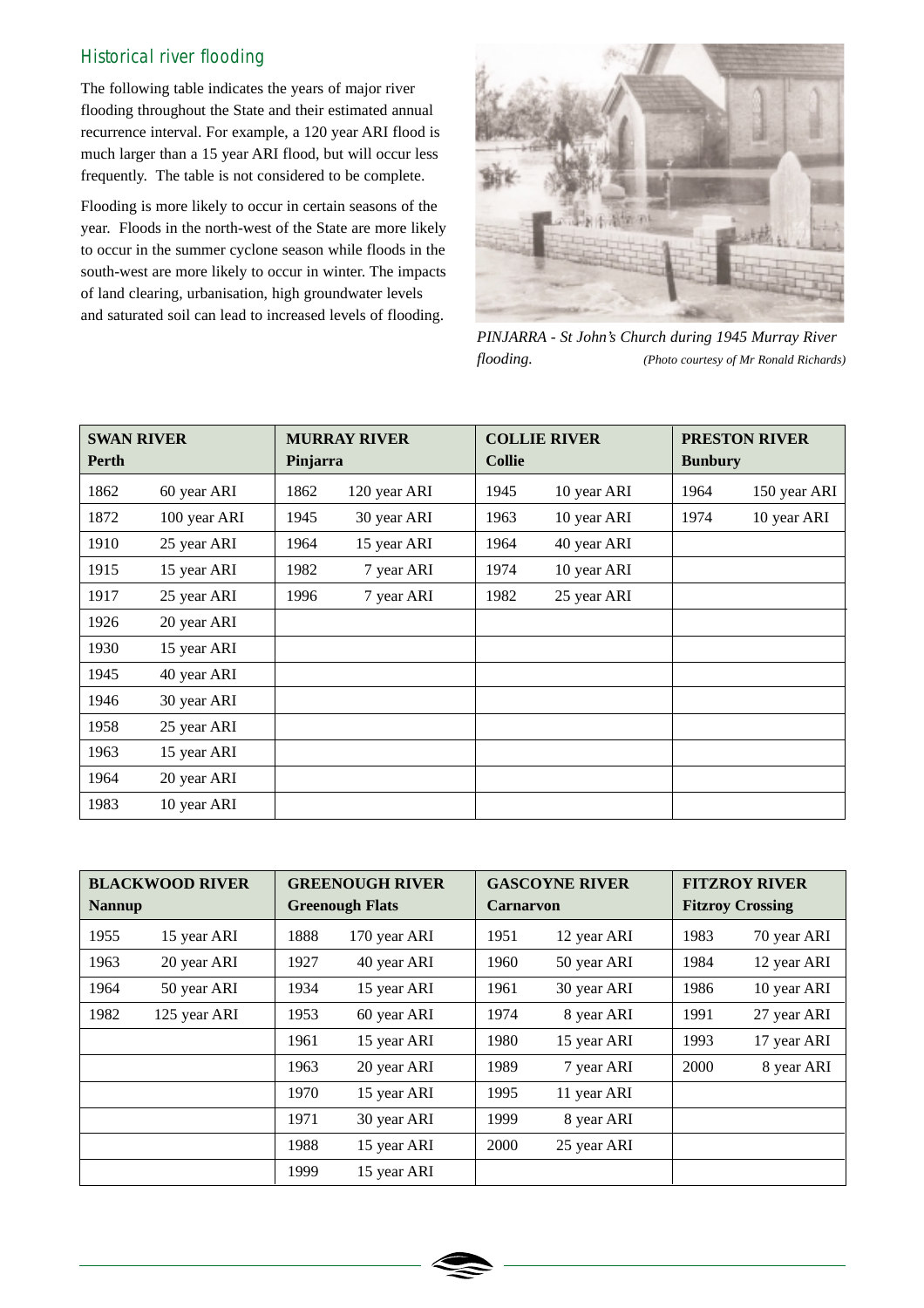

*COLLIE - Same view when Collie River not in flood.*



*COLLIE - Medic Street during 1964 Collie River flooding. (Photo courtesy of Collie Camera Club)*

DERBY

RIVER<br>RIVER

 $T_{\gamma}^{\rm F1TZ}$ 



*BUNBURY - Preston River levees breached during 1964 flooding.*



*CARNARVON - Looking upstream from Brown Range during 1980 Gascoyne River flooding.*



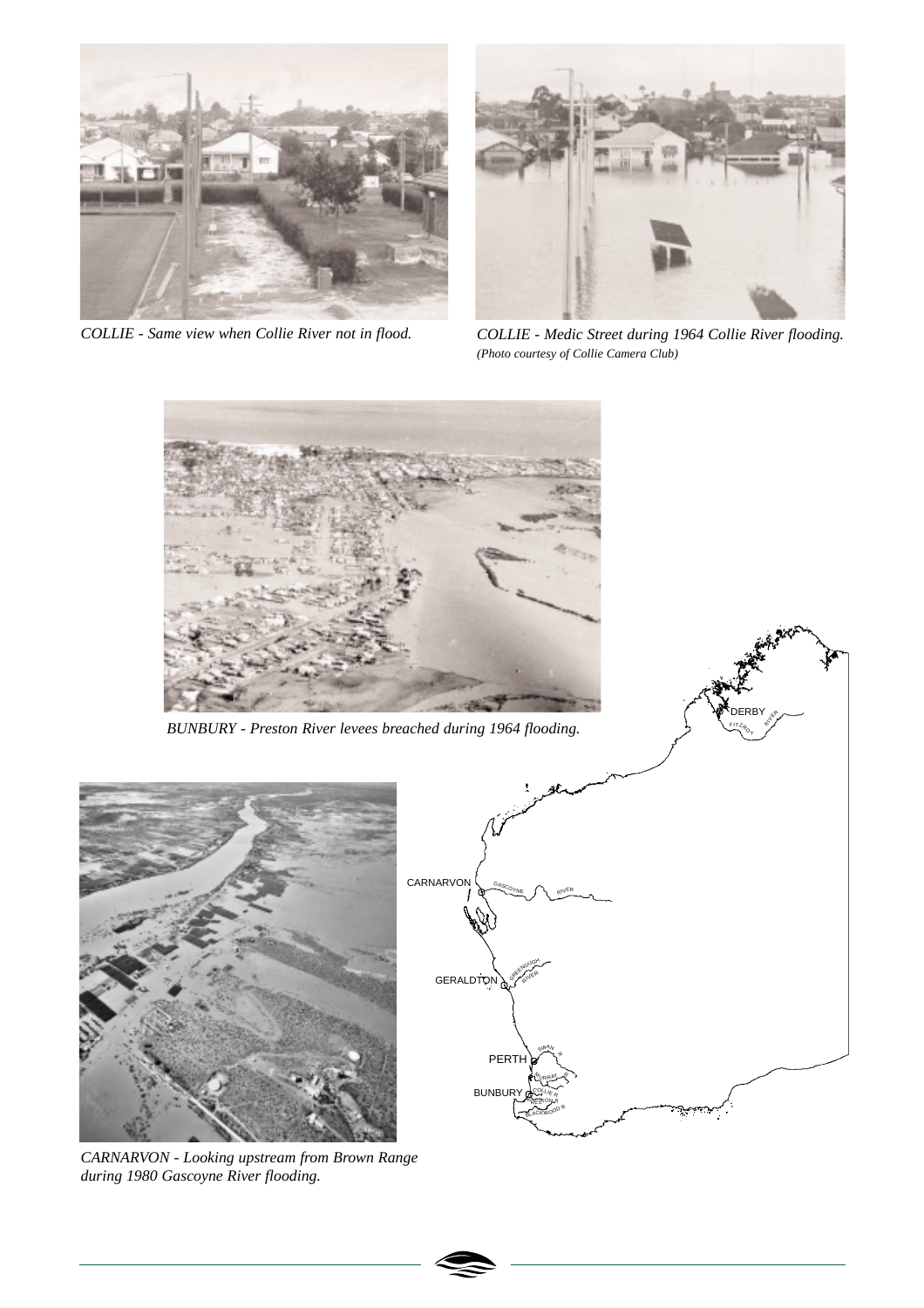



This Water Facts sheet is one in a series providing information on water issues of interest to the community. It was produced as part of the Waterways WA Program. Managing and enhancing our waterways for the future. Text by Rick Bretnall. Water Facts sheet project coordination by Heidi Oswald.

> Printed on recycled paper July 2000 ISSN 1328-2042 ISBN 0-7309-7460-X

Tell us what you think of our publications at http://www.wrc.wa.gov.au/public/feedback